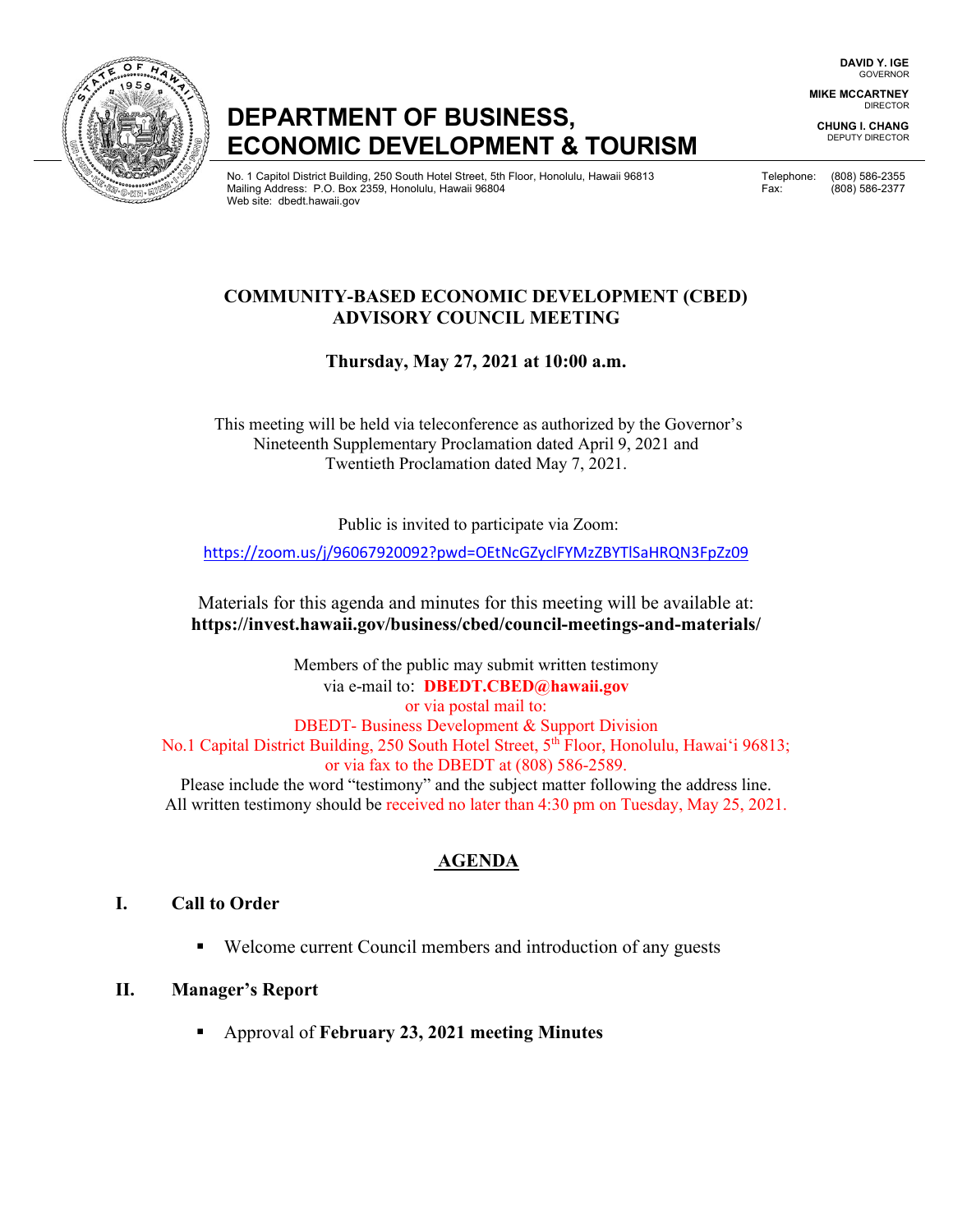#### **III. Old Business**

- 1. CBED Advisory Council update on members' terms status & vacancies. New Council member introduction – **Ms. Tina Rasmussen (Maui).**
- 2. U.S. Economic Development Administration (EDA) Grant to the **CBED Program's Revolving Fund** - Status update. **Community-Based Economic Development Revolving Loan Fund Operating & Administrative Plan.**

#### **IV. New Business**

1. **CBED Loan Approval / Recommendation for OCR Inc, dba Small Kine Farm**.

Co-lending with the Hawaii Department of Agricultural (HDOA) which will make a loan of \$780,000. CBED Facility Loan Amount: \$50,000.

HDOA loan is to purchase the farm parcel leased from the Plant Research Corporation (PRC) consisting of 1.729-acres in Waimanalo. The purchase of the fee simple land will provide a permanent home for the organic mushroom growing operation allowing for continued development and expansion of the operation. CBED loan includes expanding production by purchasing and retrofitting two shipping containers as grow out facilities and is anticipated to expand mushroom production by 30%. The CBED loan also provides operating funds for the operation. CBED loan term of 10 years with interest rate of 3%.

- 2. Update and discussion on marketing plan for EDA-funded CBED Revolving Loan Fund. **CBED Loan Interest Form on website** (<https://invest.hawaii.gov/business/cbed/cbed-loan-interest-form/> ).
- 3. Report on **CBED grants to non-profits for grant-writing** for federal funds. \$5,000 grants have been awarded to the following non-profits:
	- Pacific International Center for High Technology Research (PICHTR) Completed
	- Kukulu Kumuhana O Anahola (KKOA)
	- Hawaii Institues of Pacific Agriculture (HIP)
	- Kealakai Center for Pacific Strings
	- The Friends of Iolani Place
	- Ka Ohana O Kalaupapa
	- **Maui Economic Development Board, Inc.**
	- Waianae Economic Development Council
	- Kumano I Ke Ala
	- **Fixallering Friends of Waimanalo**